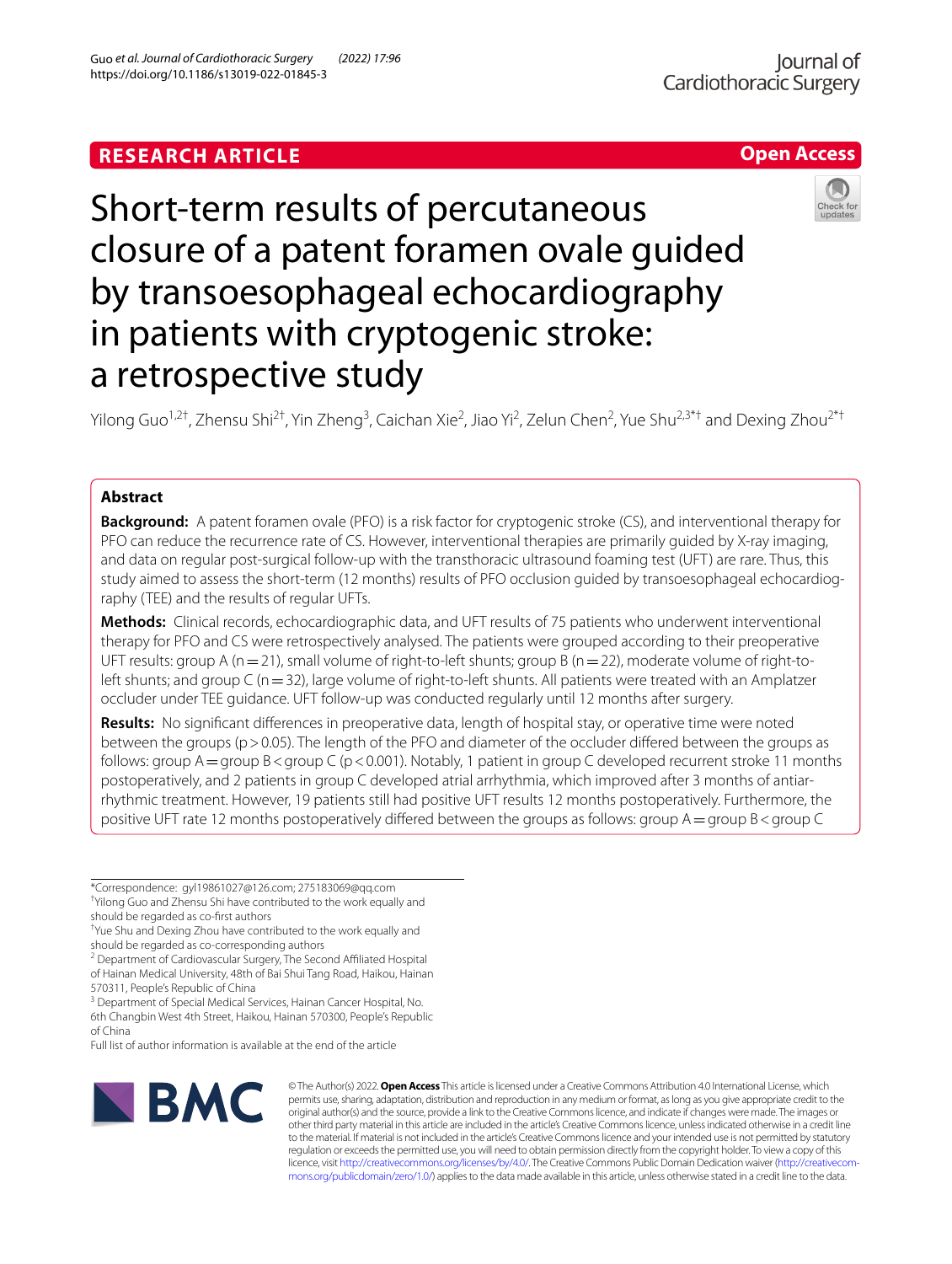$(p<0.05)$ . A preoperative large-volume shunt was negatively associated with a negative UFT rate 12 months postoperatively (OR=0.255, 95% CI: 0.104–0.625).

**Conclusions:** In patients with PFO and CS, interventional therapy guided by TEE could lead to satisfactory shortterm (12 months) outcomes. Although the positive UFT rate gradually decreased, some patients still had positive UFT results 12 months postoperatively. Preoperatively, a large volume of right-to-left shunts and a longer PFO were the two risk factors for positive UFT results postoperatively. Further studies are required to clarify the relationship between postoperative positive UFT results and stroke recurrence.

**Keywords:** Patent foramen ovale, Cryptogenic stroke, Ultrasound foaming test, Interventional therapy, Transoesophageal echocardiography

## **Background**

The incidence of ischaemic stroke in China has been increasing annually; despite extensive examination, the aetiology is still unclear in approximately 40% of patients with stroke, and this is referred to as cryptogenic stroke (CS) [\[1](#page-7-0), [2\]](#page-7-1). Studies have shown that a patent foramen ovale (PFO) is an independent risk factor for CS, especially in patients<60 years of age with an atrial septal aneurysm or a large volume of right-to-left shunts [\[3](#page-7-2), [4\]](#page-7-3). Compared with pharmacological treatments, PFO interventional therapy can signifcantly reduce the recurrence rate of stroke [\[5](#page-7-4), [6\]](#page-7-5); therefore, methods of diagnosis and interventional therapies for PFO have been rapidly developed. The transthoracic ultrasound foaming test (UFT) is an important imaging modality that signifcantly improves the detection rate of PFO [\[7](#page-7-6)]; however, most PFO interventional therapies are currently performed using radiography, which is associated with the risks of radiation exposure. Furthermore, follow-up data on postoperative transthoracic UFT are lacking [[4,](#page-7-3) [6](#page-7-5)]. Hence, this study assessed the short-term (12 months) efects of PFO interventional therapy guided by transoesophageal echocardiography (TEE) and the results of regular transthoracic UFTs after surgery.

## **Methods**

## **Patients**

This retrospective study included data of 78 patients who underwent PFO interventional therapy from April 2019 to July 2020. The inclusion criteria were as follows:  $(1)$  a clear diagnosis of CS and PFO; (2) age  $<60$  years; (3) transthoracic UFT performed strictly according to requirements (before surgery and at 3, 6, 9, and 12 months postoperatively). The exclusion criteria were  $(1)$  severe organ dysfunction; (2) atrial fbrillation or atrial futter diagnosed before surgery; (3) other heart diseases requiring simultaneous surgical treatment; (4) patients with giant left atrium (left atrium diameter > 50 mm). Of these 78 patients, 2 were excluded due to preoperative atrial fbrillation and 1 was excluded due to severe liver disease. Finally, 75 patients were included. This study was approved by the Hainan Medical University Clinic Institutional Review Board. Due to the retrospective design of this study, the need for obtaining patient informed consent was waived.

## **Transthoracic UFT**

First, activated normal saline was prepared using two 10-mL syringes: the frst syringe was used to draw 8 mL of normal saline and the other contained 1 mL of air and 1 mL of the patient's blood. The syringes were connected to a three-way valve, and their contents were rapidly injected back and forth to fully mix the blood, normal saline, and air to obtain 10 mL of activated normal saline [[8,](#page-7-7) [9\]](#page-7-8). Following this, two syringes were prepared for each patient, each containing 10 mL of activated normal saline.

Second, while the patient was in the supine position, an apical four-chamber view was obtained using transthoracic echocardiography. One syringe of activated normal saline was rapidly injected through the cubital vein of the patient. If a microbubble entered the left atrium within 10 cardiac cycles, it was recognised as a positive result. Subsequently, the patients were asked to perform the Valsalva manoeuvre (thoracic pressure≥40 mmHg) for more than 10 s. The other 10 mL of activated normal saline was rapidly injected through the cubital vein [\[10](#page-7-9)]. The number of microbubbles in the left atrium during three cardiac cycles was recorded, and the partial flow of a PFO was graded as follows: no shunt, no microbubbles in the left atrium; small, 1–10 microbubbles in the left atrium; moderate, 11–25 microbubbles in the left atrium; and large,  $>$  25 microbubbles in the left atrium [[8,](#page-7-7) [9](#page-7-8)].

Third, the patients were divided into three groups according to their transthoracic UFT results: group A, small-volume shunt group; group B, moderate-volume shunt group; and group C, large-volume shunt group.

## **Surgical methods**

All surgeries were performed under general anaesthesia and guided by TEE. The length of the PFO was measured using TEE in the double vena cava section of the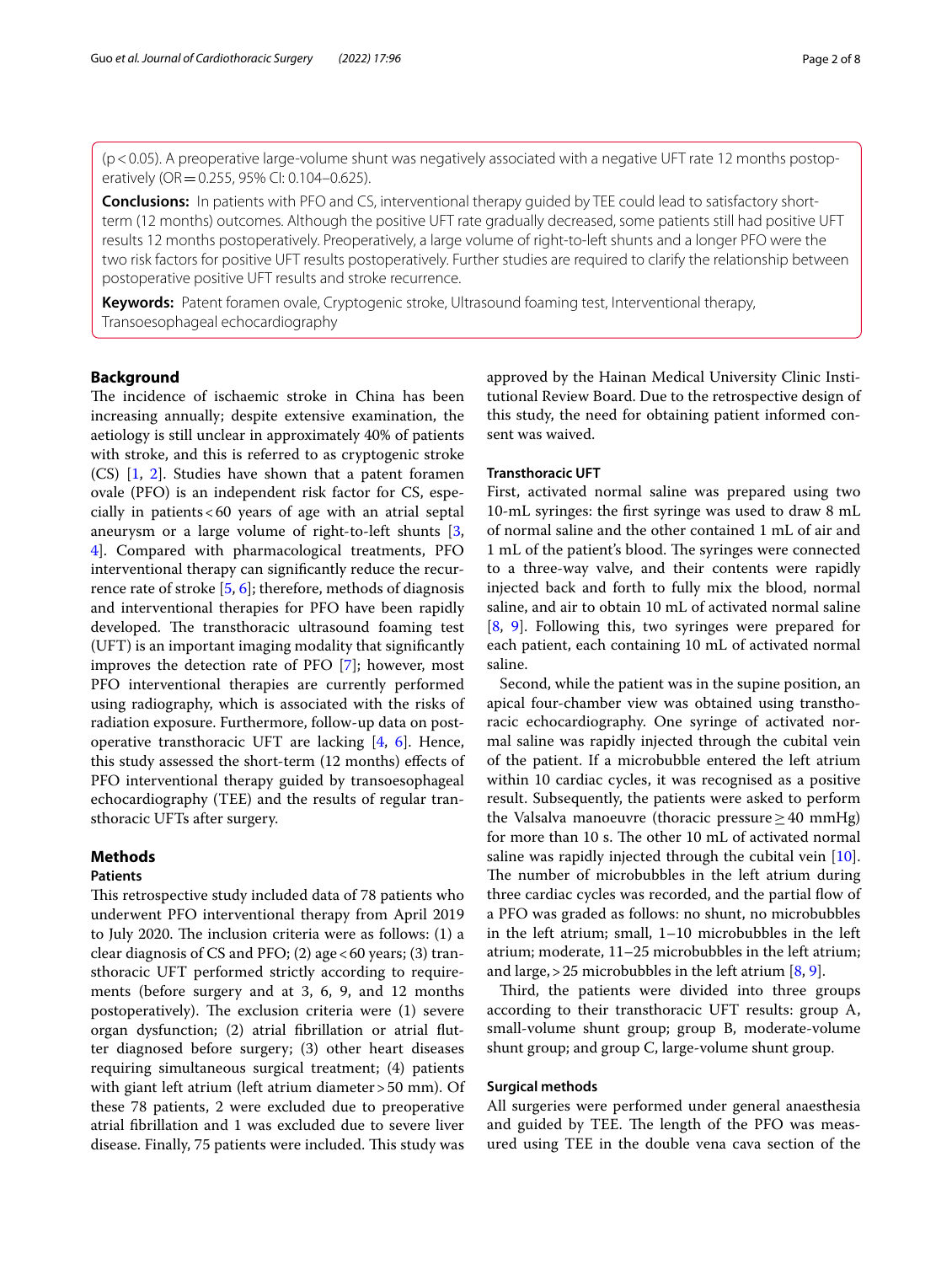middle oesophagus, and an occluder was selected based on the measured PFO length. The right femoral vein was punctured, and the interventional track was established: right femoral vein—right atrium—PFO—left atrium. An Amplatzer occluder (Abbott Medical, Nathan Lane North Plymouth, MN, USA) was implanted along this track. Before releasing the occluder, the push–pull test was conducted to test the stability of the occluder, and the relationship between the occluder edge and cardiac structure was verifed by TEE. After the occluder was released, the interventional catheter was removed, and pressure was applied over the right femoral vein puncture site to secure haemostasis. Finally, the patient returned to the general ward. Echocardiography was performed immediately and 12 h and 24 h after operation. If pericardial tamponade occurred, it was handled in time. Antibiotics were used to prevent infection from 30 min before operation to 24 h after operation. All the surgeries were performed by a single experienced surgeon.

## **Follow‑up**

All patients were regularly treated with aspirin for 6 months  $(3-5 \text{ mg/kg/day})$ . At 3, 6, 9, and 12 months postoperatively, all the patients returned to the hospital for transthoracic echocardiography, transthoracic UFT, chest radiography, and electrocardiography. All echocardiography and UFT results were evaluated by two doctors independently. If the reports of these doctors were inconsistent, the opinion of a third doctor was requested, and the opinion of the majority was the fnal data included in the analysis.

## **Data collection and processing**

Preoperative data included the sex ratio; age; weight, height; comorbidities; heart function; recurrence of stroke before surgery; sequelae of stroke before surgery; right ventricular (RV), left atrial (LA), main pulmonary artery (PA), pulmonary systolic pressures (PSP); pulmonary vascular resistance (PVR); left ventricular enddiastolic diameter (LVEDD); and left ventricular ejection fraction (LVEF).

Intraoperative data collected included the length of the PFO, operative time, and diameter of the occluder. Follow-up data collected included common postoperative complications (pericardial tamponade, occluder migration, and local vascular injury), length of hospital stay, stroke recurrence, atrial fbrillation, atrial futter, and UFT results.

## **Statistical analysis**

Continuous data are expressed as means±standard deviation (SD), while categorical variables are expressed as percentages. Between-group comparisons were

performed using the one-way analysis of variance, chisquare test, or Fisher's exact test, as appropriate.

Kaplan–Meier analysis was used to analyse the relationship between UFT results and follow-up time, and Cox regression analysis was used to analyse the efects of various factors on the postoperative UFT results. All statistical data were processed with SPSS version 19.0 (IBM SPSS, Armonk, NY, USA), and a *p*-value <0.05 was considered reflective of the statistical significance.

## **Results**

#### **Preoperative information**

Group A included 21 patients, with a mean age of  $45.05 \pm 8.992$  years; group B included 22 patients, with a mean age of  $45.09 \pm 9.314$  years; and group C included 32 patients, with a mean age of  $41.25 \pm 10.352$  years. The youngest patient was a 27-year-old man in group C who developed hemiplegia after CS before surgery. There were no signifcant diferences in the preoperative data between the groups. The clinical and echocardiographic characteristics of the study population are presented in Tables [1](#page-3-0) and [2,](#page-3-1) respectively.

## **Perioperative data**

All patients were successfully treated with PFO interventional therapy, and there was no incidence of perioperative pericardial tamponade, occluder migration, cardiac rupture, or malignant ventricular arrhythmia. There were 2 patients with an atrial septal aneurysm in this study, one was in group B and the other was in group C. PFO occlusion was performed successfully for both of them. No signifcant diference was found in the operative time and length of stay between the groups ( $p > 0.05$ ). The length of PFO differed between the groups as follows: group  $A =$ group  $B <$ group C ( $p < 0.001$ ). Patients in group C had signifcantly larger occluders than those in the other two groups  $(p < 0.001)$ . The perioperative data of the study population are presented in Table [3.](#page-3-2)

#### **Follow‑up data**

All patients in this study were followed up regularly for 12 months. There was no new incidence of migraine, pericardial tamponade, occluder migration, occluder-related valve dysfunction, death, bleeding, or oesophageal perforation within 12 months postoperatively. Only one 38-year-old female patient in group C developed transient recurrent stroke 11 months postoperatively. She was discharged without any sequelae after 7 days of treatment; she still had a positive UFT result 12 months postoperatively. Arrhythmia was not observed in groups A. One patient in group B who experienced supraventricular tachycardia immediately after the operation. The patient's sinus rhythm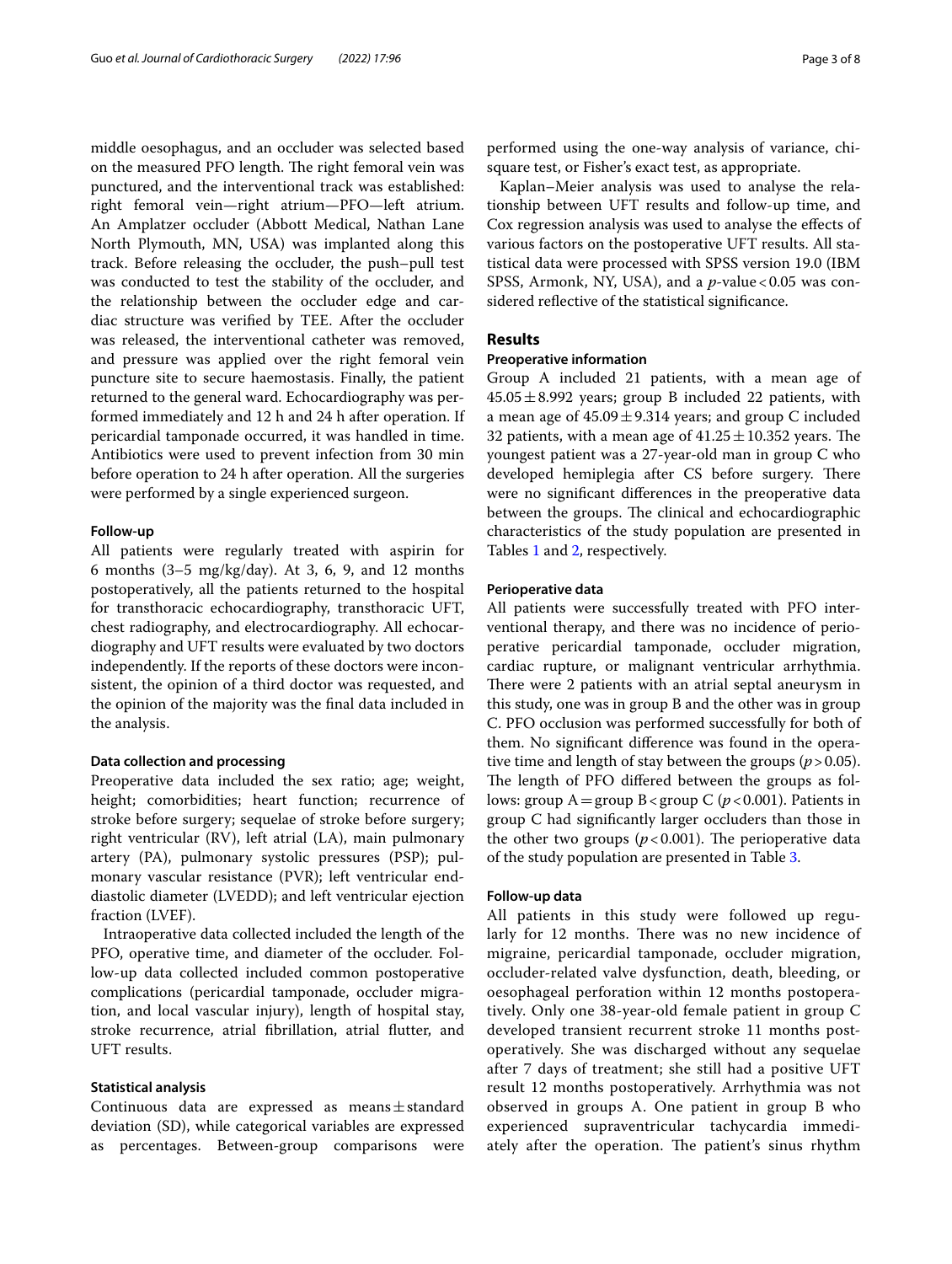|                                  | Group A $(n=21)$   | Group B $(n=22)$  | Group C $(n=32)$   | p value |
|----------------------------------|--------------------|-------------------|--------------------|---------|
| Female sex                       | 14 (66.67%)        | 11 (50.00%)       | 12 (37.50%)        | 0.119   |
| Age (mean $\pm$ SD, years)       | $45.05 \pm 8.992$  | $45.09 \pm 9.314$ | $41.25 \pm 10.352$ | 0.247   |
| Weight (mean $\pm$ SD, kg)       | $60.92 \pm 7.855$  | 59.59 ± 11.548    | $56.72 \pm 8.938$  | 0.263   |
| Height (mean $\pm$ SD, cm)       | $163.05 \pm 7.965$ | $160.68 + 7.656$  | $160.06 \pm 5.224$ | 0.287   |
| <b>Diabetes</b>                  | 2(9.52%)           | 4 (18.18%)        | 1(3.13%)           | 0.178   |
| Hypertension                     | 7 (33.33%)         | 8 (36.36%)        | 7 (21.88%)         | 0.467   |
| Hyperlipidaemia                  | 1(4.76%)           | 4 (18.18%)        | 1(3.13%)           | 0.112   |
| Heart function (NYHA)            |                    |                   |                    | 0.462   |
|                                  | 8                  | 4                 |                    |         |
|                                  | 10                 | 14                | 21                 |         |
| Ш                                | 3                  | 4                 | 4                  |         |
| Recurrence stroke before surgery | 3                  | 3                 | 4                  | 0.982   |
| Stroke sequelae before surgery   |                    |                   | 3                  | 0.719   |

## <span id="page-3-0"></span>**Table 1** Clinical characteristics of the study population

*SD* standard deviation, NYHA New York Heart Association

#### <span id="page-3-1"></span>**Table 2** Echocardiographic characteristics of the study population

|                                 | Group A $(n=21)$  | Group B $(n=22)$  | Group C ( $n = 32$ ) | p value |
|---------------------------------|-------------------|-------------------|----------------------|---------|
| $RV$ (mm)                       | $23.24 \pm 2.879$ | $22.05 \pm 4.326$ | $21.47 \pm 4.333$    | 0.290   |
| $LA$ (mm)                       | $31.48 \pm 5.437$ | $29.45 \pm 3.776$ | $78.69 + 5.515$      | 0.147   |
| PA (mm)                         | $21.29 + 3.036$   | $20.32 + 2.255$   | $70.47 + 3.233$      | 0.500   |
| LVEDD (mm)                      | $43.81 \pm 2.839$ | $42.82 + 3.187$   | $42.72 + 2.667$      | 0.367   |
| LVEF $(% )$                     | $63.00 + 6.116$   | $65.50 + 2.596$   | $64.98 + 5.097$      | 0.205   |
| PSP (mmHg)                      | $72.62 + 4.031$   | $23.09 + 3.531$   | $74.44 + 7.590$      | 0.121   |
| $PVR$ (dyn s cm <sup>-5</sup> ) | 150.10 + 26.474   | $164.55 + 20.871$ | $158.47 + 24.397$    | 0.149   |
|                                 |                   |                   |                      |         |

*RV* right ventricular, *LA* left atrial, *PA* main pulmonary artery, *LVEDD* left ventricular end-diastolic diameter, *LVEF,* left ventricular ejection fraction, *PSP* pulmonary systolic pressure, *PVR* pulmonary vascular resistance

## <span id="page-3-2"></span>**Table 3** Perioperative data of the study population

|                       | Group A $(n=21)$   | Group $(n=22)$                 | Group C ( $n = 32$ )              | p value |
|-----------------------|--------------------|--------------------------------|-----------------------------------|---------|
| Time (min)            | $44.71 \pm 25.714$ | $35.64 \pm 20.984$             | $38.50 \pm 25.821$                | 0.464   |
| Length of PFO (mm)    | $9.03 \pm 4.616^a$ | $10.55 \pm 3.546^b$            | $14.021 \pm 3.047$ <sup>a,b</sup> | < 0.001 |
| Occluder (mm)         | $19.67 + 3.055^a$  | $19.91 \pm 3.191$ <sup>b</sup> | $23.25 \pm 3.800^{a,b}$           | < 0.001 |
| Oesophageal bleeding  |                    |                                |                                   | 0.866   |
| Length of stay (days) | 12.24±6.480        | 13.50 $\pm$ 8.478              | $13.00 \pm 8.658$                 | 0.875   |

Statistical comparisons: comparison between groups,  ${}^{a}p$  < 0.01;  ${}^{b}p$  < 0.05

*PFO* patent foramen ovale

was recovered by increasing the depth of anaesthesia and properly supplementing the blood volume. Two patients in group C developed atrial arrhythmias (alternating atrial fbrillation and atrial futter) 3 months postoperatively. They were treated with amiodarone (200 mg/day) and recovered after 3 months. Eight patients developed mild chest tightness or chest pain immediately after the operation. However, all of them recovered within 3 months after the operation.

All patients underwent UFT regularly after surgery. The residual shunt on the atrial septum was excluded using transthoracic echocardiography before UFT (Fig. [1](#page-4-0)). Twelve months after surgery, no patients in group A had a positive UFT (Fig. [2\)](#page-4-1). Notably, 3 and 16 patients in groups B and C, respectively, had positive UFT results (Fig.  $3$ ). The number of patients who had positive UFT results 12 months postoperatively difered between the groups as follows: group  $A =$ group  $B <$ group C ( $p < 0.05$ ).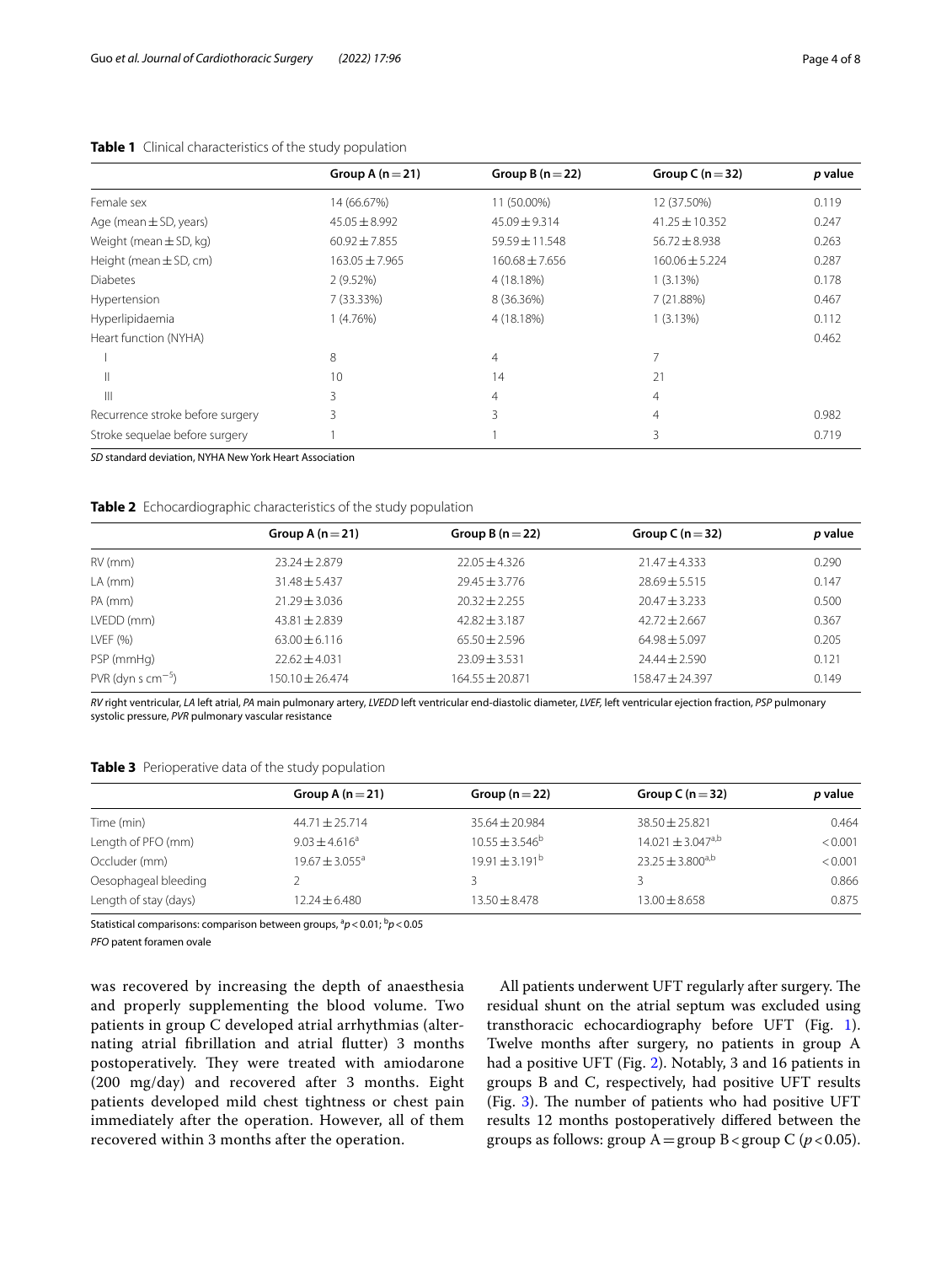

<span id="page-4-0"></span>occlusion. No residual shunt is noted between the LA and RA. *LV* left ventricular, *LA* left atrial, *RV* right ventricular, *RA* right atrial, *PFO* patent foramen ovale



<span id="page-4-1"></span>atrial, *PFO* patent foramen ovale, *UFT* ultrasound foaming test

The positive UFT results during follow-up are presented in Table [4](#page-4-3).

Kaplan–Meier analysis showed that the positive UFT rate gradually decreased during follow-up (Fig. [4\)](#page-5-0). Cox regression analysis revealed that the positive UFT rate in group C was higher than group A  $(p=0.002)$  (Fig. [5](#page-5-1)). There was no significant difference in the positive UFT rate between groups A and B  $(p=0.135)$ . Moreover, a preoperative large-volume shunt was negatively associated with a negative UFT rate 12 months postoperatively



<span id="page-4-2"></span>more than 25 microbubbles in the LA and LV. *LV* left ventricular, *RA* right atrial, *LA* left atrial, *PFO* patent foramen ovale, *UFT* ultrasound foaming test

#### <span id="page-4-3"></span>**Table 4** Positive results of UFT during follow-up

| <b>Group A</b><br>$(n=21)$ | Group B<br>$(n=22)$ | Group C ( $n = 32$ ) |
|----------------------------|---------------------|----------------------|
| 17 (80.95%)                | 21 (95.45%)         | 32 (100%)            |
| 8 (38.10%)                 | 13 (59.09%)         | 31 (96.88%)          |
| 2 (9.52%)                  | 7 (31.82%)          | 23 (71.88%)          |
| Twelve months 0 (0)        | 3 (13.64%)          | 16 (50.00%)          |
|                            |                     |                      |

*UFT* ultrasound foaming test

(OR=0.255, 95% CI: 0.104–0.625). Age, sex, weight, height, RV, PA, PSP, PVR, LVEDD, LVEF, and LA had no significant effect on postoperative UFT results  $(p > 0.05)$ .

## **Discussion**

The foramen ovale is an important structure in the foetal heart that allows oxygenated blood to fow from the right atrium into the left atrium and ventricle, which then supplies blood and oxygen to the whole body [[11\]](#page-7-10). After birth, with a decrease in the PA pressure and an increase in LA pressure, the foramen ovale closes spontaneously in approximately 75% of the population [[12](#page-7-11)]. In others, it does not close, resulting in a PFO [\[13,](#page-7-12) [14](#page-7-13)]. Studies have shown that a PFO is a risk factor for CS; hence, studies on interventional therapy for PFO have been increasing for decades [[15\]](#page-7-14).

Initially, PFO interventional therapies were guided by X-ray imaging. However, its development was limited by the use of contrast agents and exposure to X-rays. Therefore, surgeons have recently begun to perform PFO interventional closure under the guidance of TEE [[16,](#page-7-15) [17](#page-7-16)].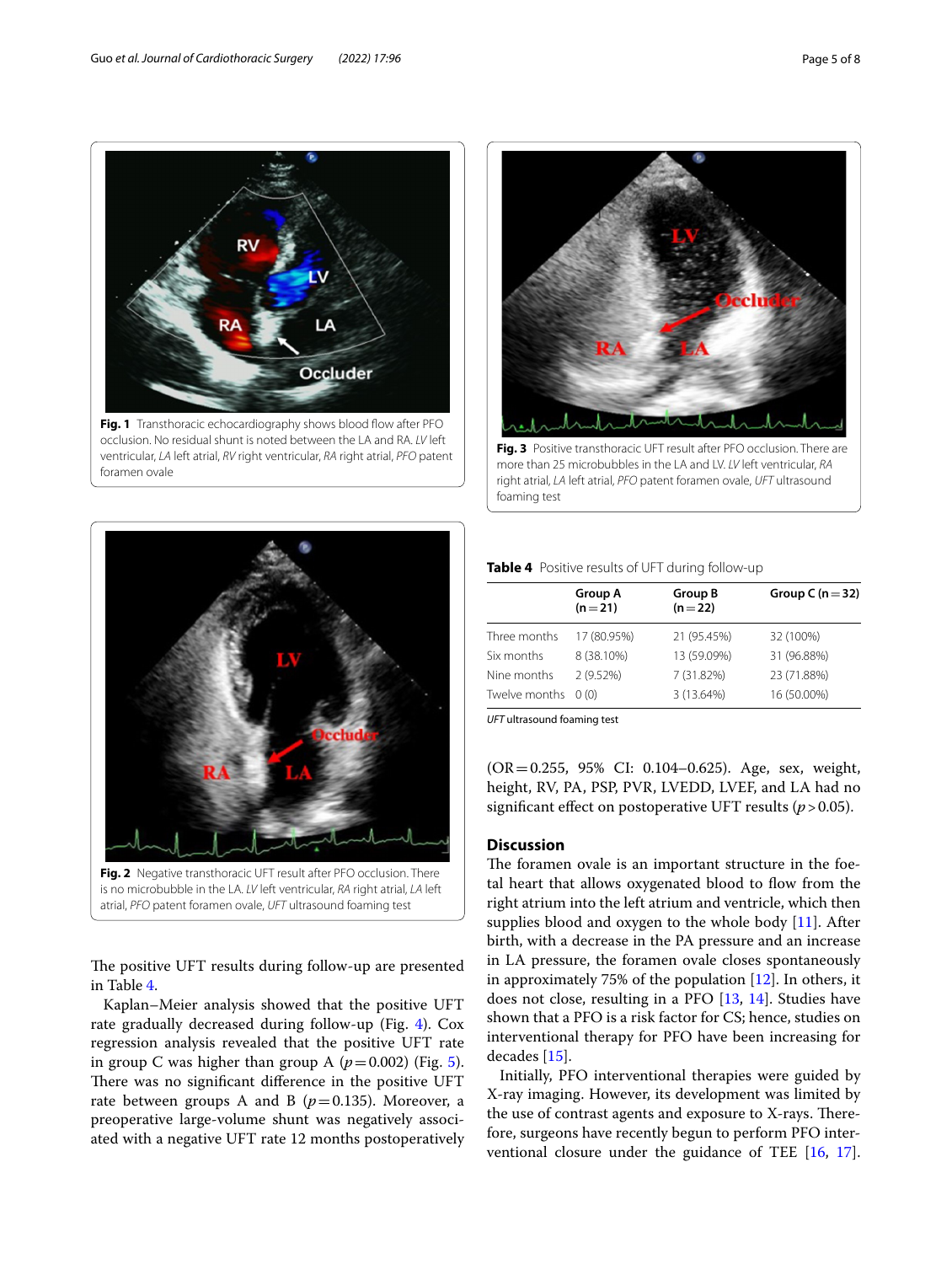

<span id="page-5-0"></span>

<span id="page-5-1"></span>In our study, all patients were successfully treated with interventional therapy under TEE guidance, with no pericardial tamponade, death, or other major complications. The most important complications after PFO interventional therapy are recurrent stroke and atrial fbrillation [[18,](#page-7-17) [19\]](#page-7-18); however, in this study, only 1 patient developed transient recurrent stroke 11 months postoperatively, and 2 patients developed atrial arrhythmias 3 months postoperatively. Therefore, these results suggest that PFO interventional therapy guided by TEE could lead to satisfactory short-term (12 months) results, which is consistent with the fndings of previous studies [\[17\]](#page-7-16).

Herein, the positive UFT rate gradually decreased. However, there were still 19 patients, most of whom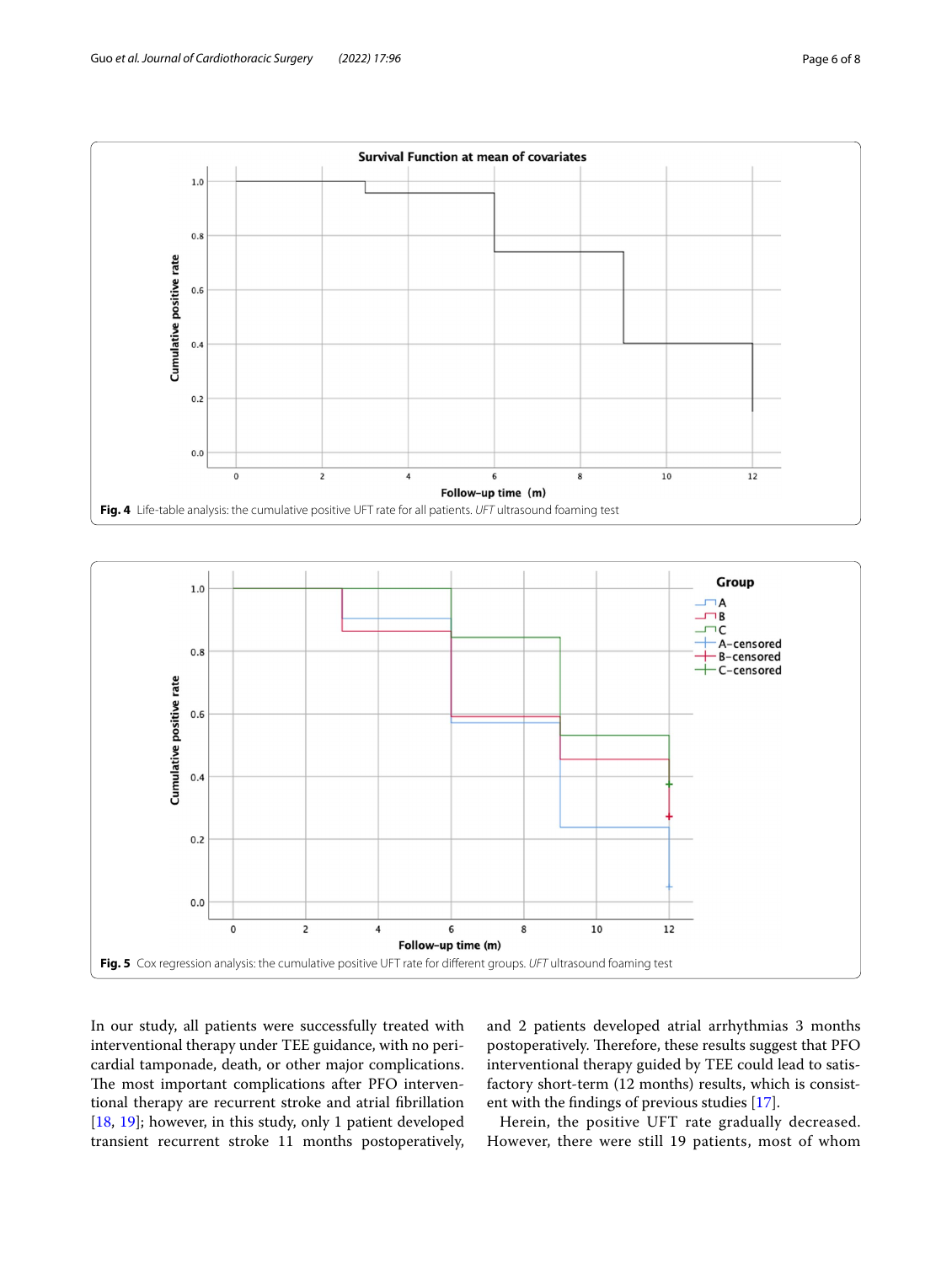belonged to group C, with positive UFT results at 12 months postoperatively; this was the most important finding of this study. Previous studies have shown that the recurrence rate of stroke after PFO occlusion in patients with CS is 2.0–5.0% [\[19\]](#page-7-18), and the reason for this is still unclear. In our study, 1 patient in group C developed transient recurrent stroke 11 months postoperatively, and she still had a positive UFT result at 12 months postoperatively. A positive UFT result after surgery means that microthrombi and microbubbles can still be shunted from the right atrium to the left atrium through the PFO occluder. As the number of patients who developed recurrent stroke postoperatively in this study was small, further statistical analysis could not be conducted. Thus, we cannot rule out the possibility that a persistent positive UFT result after surgery is a risk factor for recurrent stroke. After detailed analysis, there were 2 possible reasons why 16 patients in group C still had positive UFT results 12 months postoperatively. First, the Amplatzer occluder, which is used worldwide, was used in this study. It has a metal-braided mesh structure without a film on the surface. Therefore, it cannot prevent the passage of microthrombi and microbubbles. However, the occluder is gradually embedded in the intima after it is released. This implies that when the occluder is completely embedded, microthrombi and microbubbles would be unable to pass through it, resulting in a negative UFT result [[19](#page-7-18), [20\]](#page-7-19). The present study shows that there are individual differences in the process by which the occluder is embedded. Moreover, patients with a large volume of right-to-left shunts before surgery will have a longer embedding process. Second, in this study, the length of the PFO and the diameter of the occluder in group C were larger than those in group A and group B, whereas the positive UFT rate 12 months postoperatively in group C was higher than that in groups A and B. Furthermore, the diameter of the occluder used in this study was equal to the length of the  $\text{PFO} + 10$  mm. Considering all these findings, it could be concluded that with an increase in the PFO length, the diameter of the occluder increases and the embedding process is prolonged; hence, UFT positivity after surgery is observed in the long term.

This study has some limitations, as it was a retrospective, non-randomised study; therefore, some selection bias exists. Further prospective, randomised, large-scale, and long-term studies are required to clarify the changes in UFTs after PFO occlusion and to verify the relationship between postoperative positive UFT results and stroke recurrence.

## **Conclusions**

In patients with PFO and CS, interventional therapy guided by TEE could lead to satisfactory short-term (12 months) outcomes. Although the positive UFT rate gradually decreased, some patients still had positive UFT results at 12 months postoperatively. A large volume of right-toleft shunts and a longer PFO preoperatively were the risk factors for positive UFT results postoperatively. Further studies are required to clarify the relationship between postoperative positive UFT results and stroke recurrence.

#### **Abbreviations**

PFO: Patent foramen ovale; CS: Cryptogenic stroke; UFT: Ultrasound foaming test; TEE: Transoesophageal echocardiography; RV: Right ventricular; LA: Left atrial; PA: Main pulmonary artery; PSP: Pulmonary systolic pressure; PVR: Pulmonary vascular resistance; LVEDD: Left ventricular end-diastolic diameter; LVEF: Left ventricular ejection fraction; SD: Standard deviation.

#### **Acknowledgements**

Not applicable.

#### **Author contributions**

YG and ZS conceptualised and designed the study. YS and DZ provided administrative support. YZ and JY provided study materials or helped in recruiting patients. ZC and YS collected and assembled all data. CX and DZ analysed and interpreted the data. YG and ZS wrote the manuscript. All authors read and approved the fnal manuscript.

#### **Funding**

This work was supported by a grant from the 2018 medical and health research project of Hainan Province (Grant Number: 1801320114A2008). All transthoracic UFTs after surgery were paid for by this funder.

#### **Availability of data and materials**

All data generated or analysed during this study are included in this published article.

#### **Declarations**

#### **Ethics approval and consent to participate**

This study was approved by the Hainan Medical University Clinic Institutional Review Board, and the need for patient consent was waived due to the retrospective study design. The protocol of this study was performed in accordance with the Declaration of Helsinki.

#### **Consent for publication**

Not applicable.

#### **Competing interests**

The authors declare that they have no competing interests.

#### **Author details**

<sup>1</sup> Medical School of Chinese PLA, Beijing, People's Republic of China. <sup>2</sup> Department of Cardiovascular Surgery, The Second Afliated Hospital of Hainan Medical University, 48th of Bai Shui Tang Road, Haikou, Hainan 570311, People's Republic of China. <sup>3</sup> Department of Special Medical Services, Hainan Cancer Hospital, No. 6th Changbin West 4th Street, Haikou, Hainan 570300, People's Republic of China.

Received: 14 October 2021 Accepted: 18 April 2022Published online: 03 May 2022